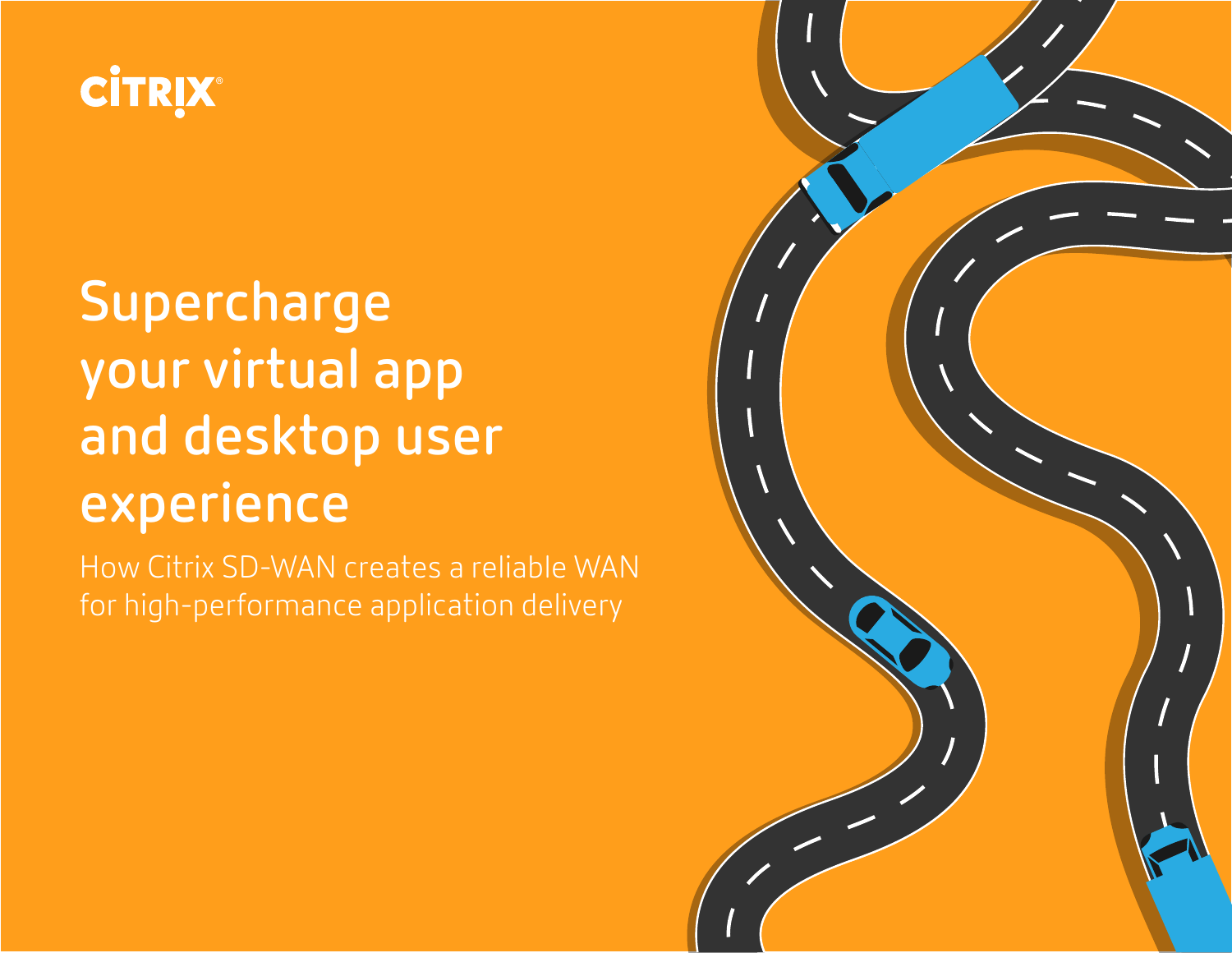## **Delivering a great user experience is everything**

You already know the advantages of virtual applications and desktops. Making sure your employees have a great user experience, however, will help you get the most out of your investment, encourage adoption, and reach new levels of productivity.

SD-WAN technology makes this possible, whether people are working from a branch office or a remote location far from the data center.

It allows you to:



Provide more bandwidth over available locations



Optimize performance for virtual apps as well as SaaS and other bandwidth-intensive apps such as VoIP

Ensure alwayson connections with the highest possible quality experience

*"Before SD-WAN, people's time was wasted by long latencies, and they can now be much more efficient. As soon as we connected SD-WAN ... drawings that had taken 25 minutes to open were ready in just 5 — an improvement of 80%."*

-Andrée Bengtsson IT Coordinator, Yakasaw Europe

[Citrix.com](http://www.citrix.com/?src=pdf-EB-SuperChargeXAXD-042018&&utm_medium=pdf&utm_source=%252520pdf-EB-SuperChargeXAXD-042018) | eBook | Supercharge your virtual app and desktop user experiences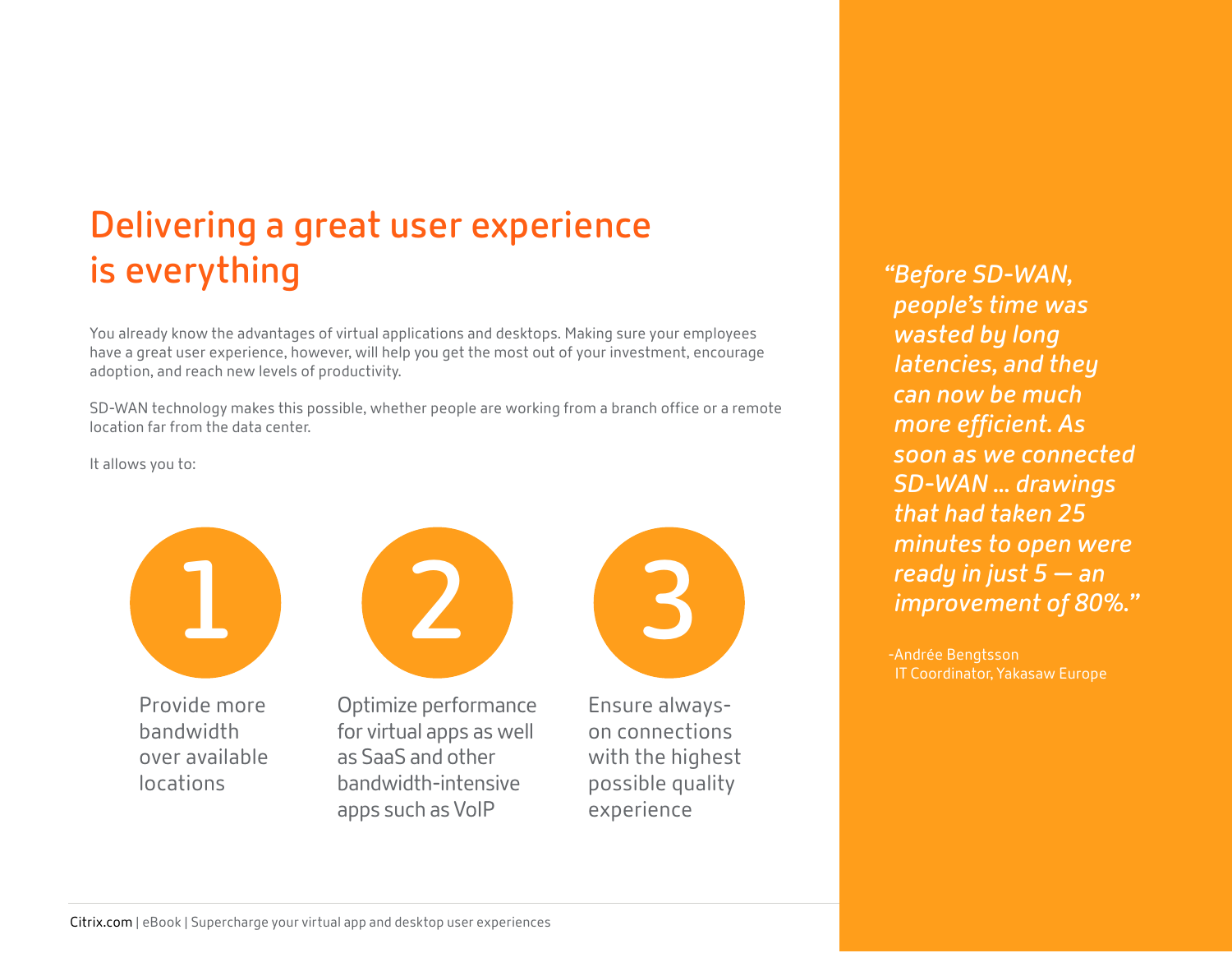### **Why traditional WANs can't keep up**

People in remote and branch locations rely on the performance of their digital workspace to be productive. If your WAN can't keep up with the bandwidth demands of virtual apps and desktops, rich media, high-resolution monitors, and file sync, the user experience — and ultimately the business will suffer. But most often, the problem isn't your virtualization software — it's the WAN.

A poor backup response in an outage can be disruptive to users' work and result in lost revenue. Even a failover to a backup link may not happen quickly enough to prevent a dropped session. Additionally, the lack of traffic prioritization can leave your most critical apps without enough bandwidth.

WAN latency and congestion can stretch round-trip time (RTT) hundreds or even thousands of times longer than a corporate LAN. The increasing bandwidth demands of virtualization, video, teleconferencing, and other rich media can slow business apps using the same links.

*"I&O leaders looking to improve network availability and minimize latency for VDI traffic should consider deploying SD-WAN."*

**-Gartner1**

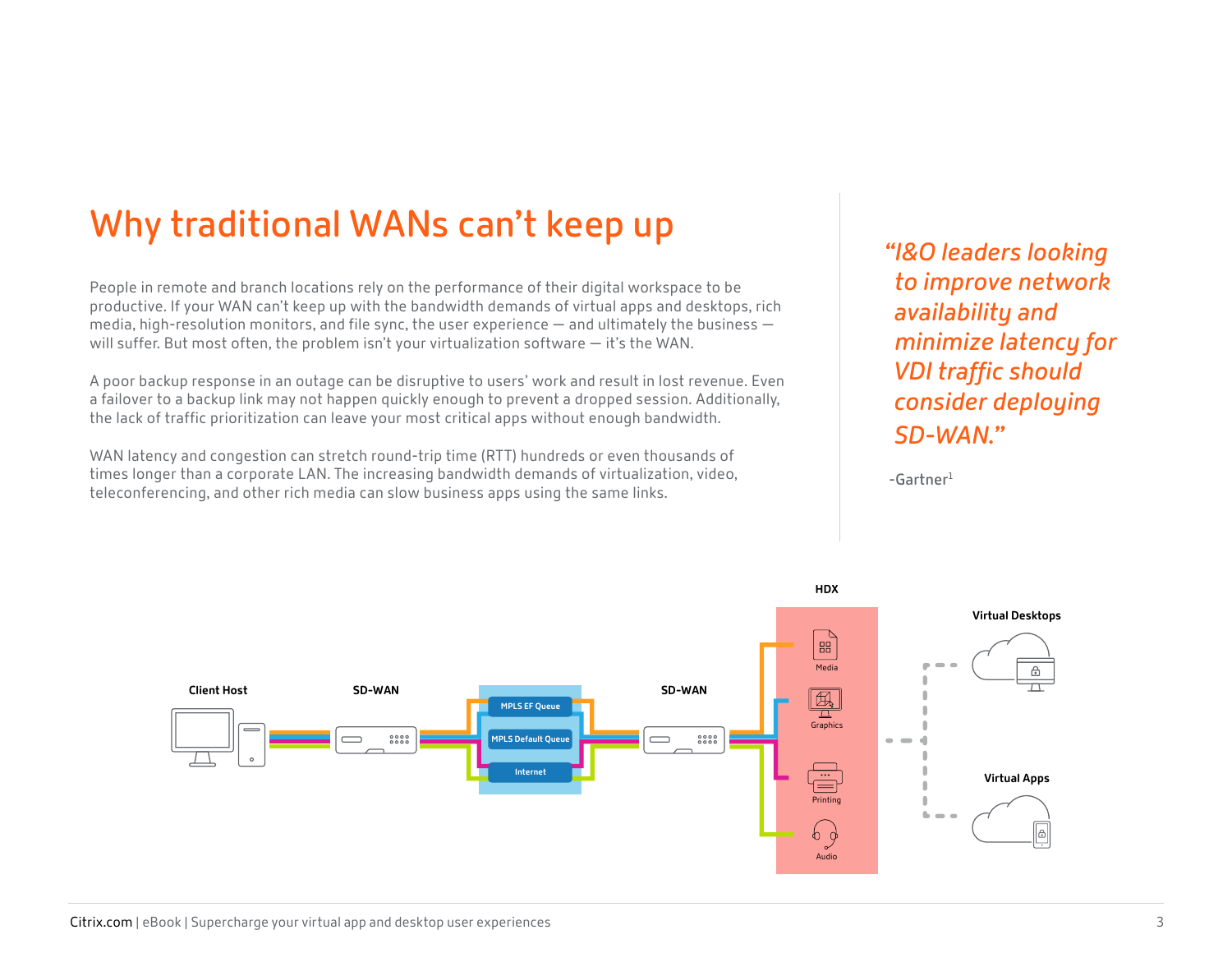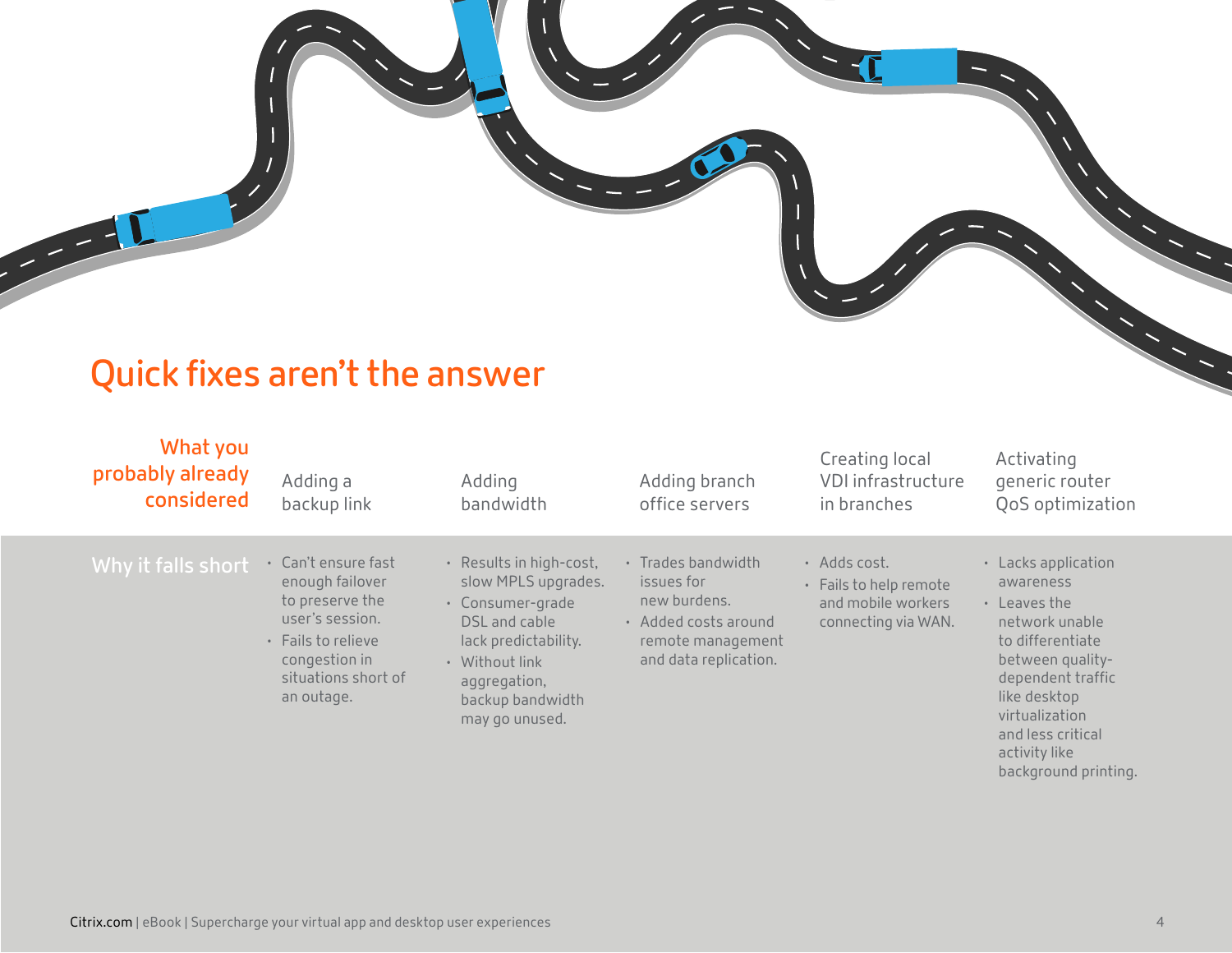## **Citrix SD-WAN adds even more value to your virtual app and desktop deployments**

Citrix SD-WAN helps you realize more value, faster, from your current Citrix Virtual Apps and Desktops initiatives by creating a virtualized network infrastructure that provides an excellent experience for all users regardless of location or network conditions. SD-WAN eliminates network challenges so you can confidently extend your virtualization deployment to all your branches and remote sites.

By virtualizing and bonding different types of WAN links, including lower-cost broadband, 4G, and LTE, you no longer are limited to adding costly MPLS to get the bandwidth you need to reliably deliver virtual apps and desktops to branch and remote locations. Video, rich media, voice, and other demanding applications perform just as well for remote and branch users as they do over the corporate LAN.

A more reliable network adapts to application demand and provides granular visibility into WAN traffic while optimizing performance where it counts the most. Users gain a great experience for every app, every time, and your business gains the flexibility and mobility to become more productive than ever.

*"We're able to utilize commercial-grade broadband services along with 4G/LTE and our Metro-E fiber to facilitate our network reliability, which is key for our organization because, as we're a full Citrix Virtual Desktops environment, we need to make sure we have full uptime."*

> -Trevor McCain Network Administrator, The Watershed

### **Citrix SD-WAN lets you:**

- 1 Increase bandwidth by aggregating all available bandwidth into an active/active connection.
- Optimize performance **2** and tune network policies with HDX Quality of Experience technology.
- Ensure always-on **3** connections for Citrix Virtual Apps and Desktops users with the highest-quality experience — even for rich media and highdefinition video.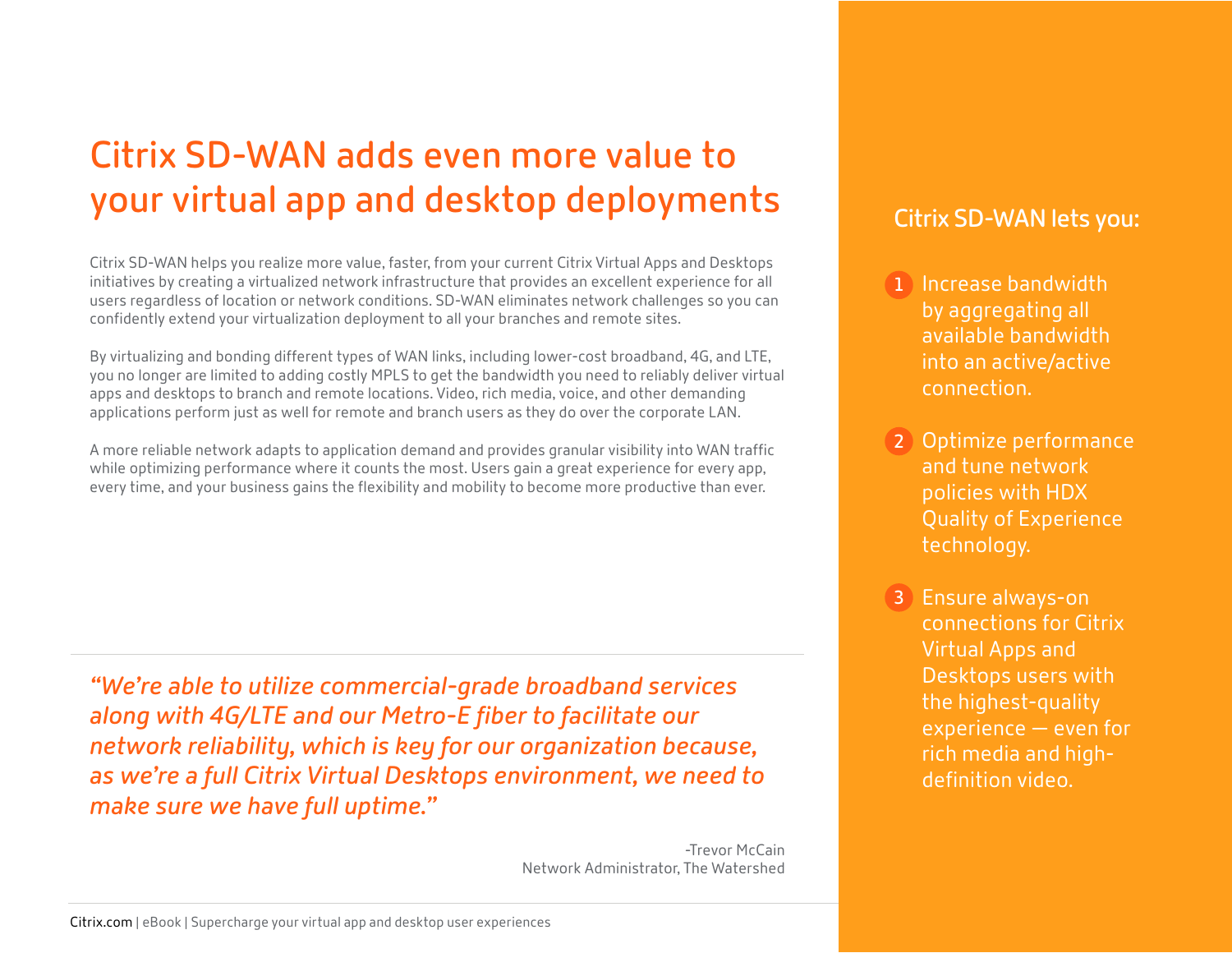## <span id="page-5-0"></span>**4 benefits Citrix SD-WAN delivers**

### **1. Improved reliability**

Whether users access their Citrix virtual apps and desktops from a data center or cloud, Citrix SD-WAN makes sure that underlying network issues don't interfere with access or their experience. The solution enables a self-healing network, automatically rerouting traffic off of poor-quality or failed links—and doing it instantly so user sessions don't disconnect.

Citrix SD-WAN uses two or more links to create a virtual connection between the branch and the server. If there is a failure on one of the links, or if one begins to degrade, all traffic immediately will be moved to the remaining link, preserving the user sessions and user productivity.

**[2. Higher quality](#page-6-0)**

**[3. More bandwidth](#page-7-0)**



[Citrix.com](http://www.citrix.com/?src=pdf-EB-SuperChargeXAXD-042018&&utm_medium=pdf&utm_source=%252520pdf-EB-SuperChargeXAXD-042018) | eBook | Supercharge your virtual app and desktop user experiences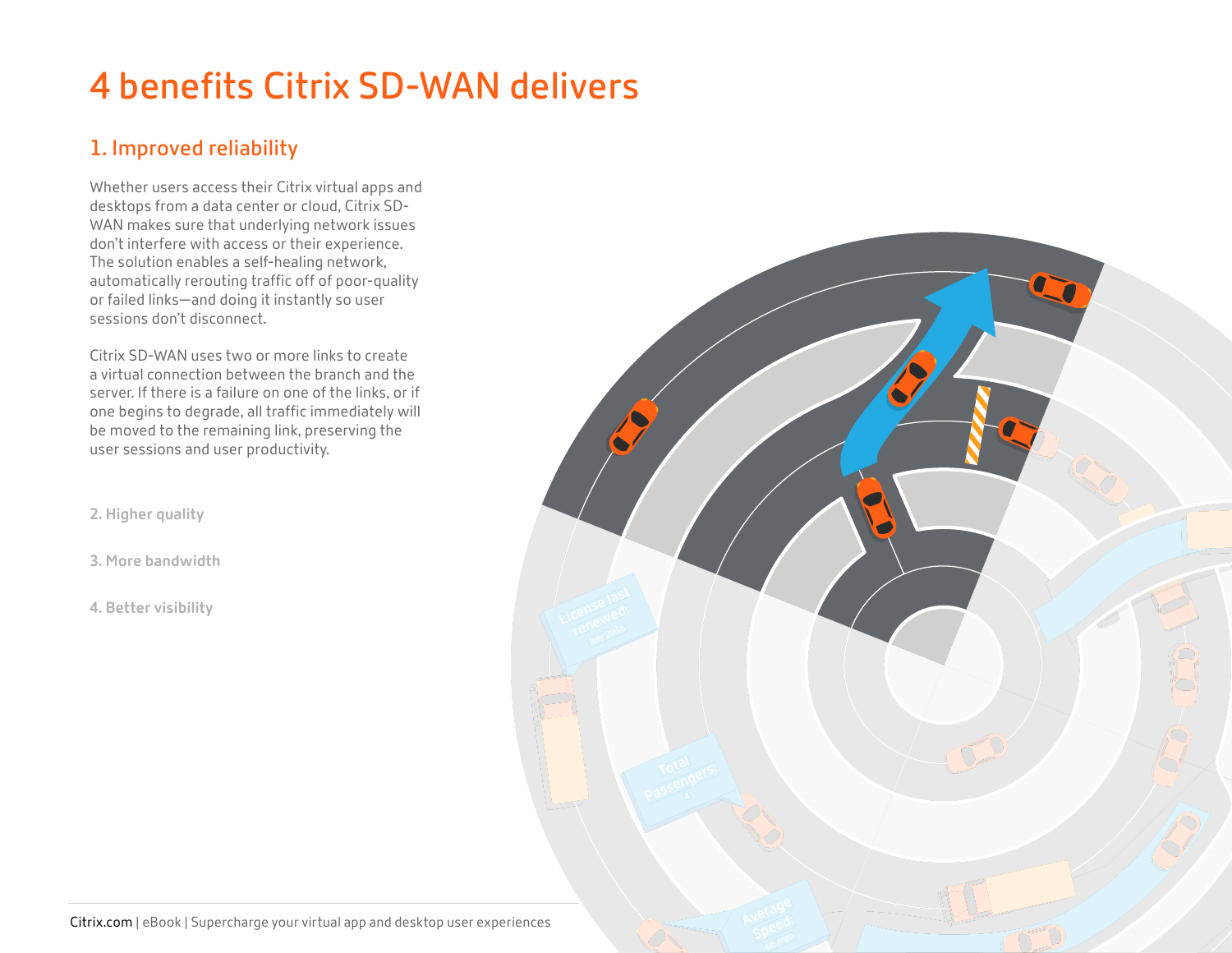**[1. Improved reliability](#page-5-0)**

### **2. Higher quality**

Fine-grained, application-aware control over QoS helps you ensure a good experience for every application people use.

Multi-stream ICA selects the best path for each HDX traffic stream over one or multiple ports. Session fairness ensures that no single user affects others on a constrained WAN by making sure that traffic is forwarded evenly from all users. A priority queuing engine reserves a configured percentage of bandwidth for each class of traffic or queue to ensure minimum bandwidth utilization.

Best path selection chooses the ideal network path for each HDX sub-session. Lower-priority HDX sub-sessions, such as printing and file downloads, can be moved to slower links to leave the best-performing links available for more latency-sensitive traffic, such as screen refreshes and mouse movements. Local media caching accelerates performance and video download times by up to 45 times because media is delivered at LAN speeds. At the same time, WAN link usage for redundant transfers is minimized.

**[3. More bandwidth](#page-7-0)**

**[4. Better visibility](#page-8-0)**

<span id="page-6-0"></span>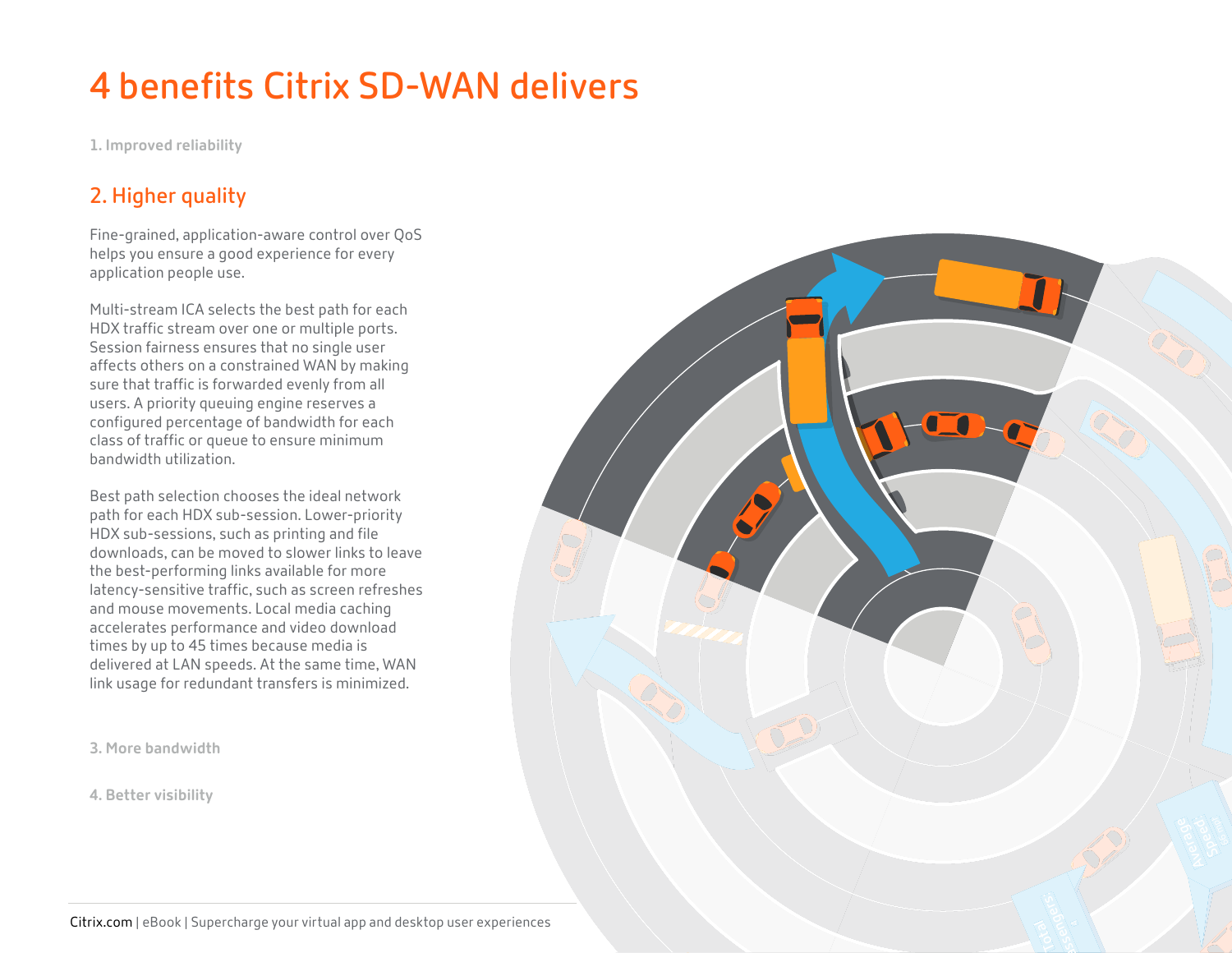## <span id="page-7-0"></span>**4 benefits Citrix SD-WAN delivers**

**[1. Improved reliability](#page-5-0)**

**[2. Higher quality](#page-6-0)**

### **3. More bandwidth**

Citrix SD-WAN allows you to augment MPLS with broadband—all logically bonded into a single link to add bandwidth more quickly, flexibly, and at a lower cost than an MPLS upgrade. Because all bandwidth is active, your current unused backup links become available, immediately increasing available bandwidth and allowing you to support more users, apps, video, other rich media, and more of all the other traffic your business runs on.

With Citrix SD-WAN, the bandwidth you do have is used efficiently. Intelligent bandwidth reservation ensures the critical applications such as virtual desktops and applications have sufficient bandwidth when needed during peak usage times, while allowing other applications to use that bandwidth during other times. And the unique dual-ended QoS feature makes sure that data center links are never oversubscribed.

And for additional bandwidth at the branch, Citrix SD-WAN can make use of wireless links with an understanding of monthly usage limits and varying bandwidth availability. All these work together to ensure that you have abundant bandwidth for critical applications and aren't wasting money on unused capacity.

**[4. Better visibility](#page-8-0)**



[Citrix.com](http://www.citrix.com/?src=pdf-EB-SuperChargeXAXD-042018&&utm_medium=pdf&utm_source=%252520pdf-EB-SuperChargeXAXD-042018) | eBook | Supercharge your virtual app and desktop user experiences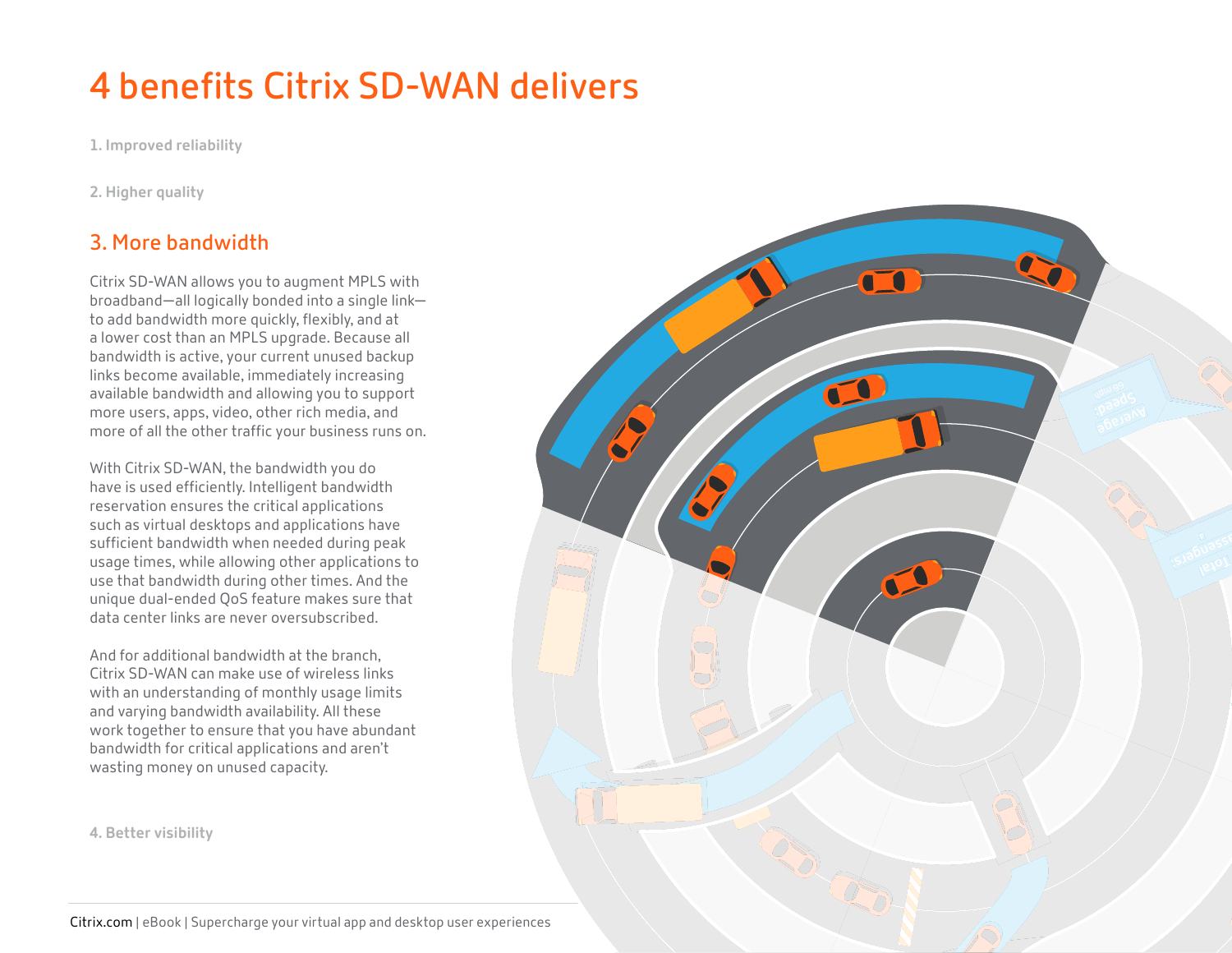## <span id="page-8-0"></span>**4 benefits Citrix SD-WAN delivers**

**[1. Improved reliability](#page-5-0)**

**[2. Higher quality](#page-6-0)**

**[3. More bandwidth](#page-7-0)**

### **4. Better visibility**

Citrix SD-WAN provides deep visibility into the WAN, helping you understand the quality of experience you're delivering, with an easy-to-use platform for troubleshooting and data-driven policy tuning.

HDX Insight, powered by Citrix Application Delivery Management, shows latency in detail, even for individual users, for each step in the application delivery flow. You can view both realtime and historical data for users, sessions, and sites, with drill-down capabilities to discover the source of any ongoing, imminent, or potential future application performance issues. You can access HDX Insight right inside Citrix Director, as well.

Knowledge of how current SD-WAN policies are impacting the user experience helps guide further fine-tuning. You can even apply QoS rules to individual HDX flows for specialized handling of each type of data. Within the HDX Insight dashboard, HDX QoE gives you instant visibility into the QoE parameter for each application based on performance metrics such as latency, jitter, packet loss, and packet drops.

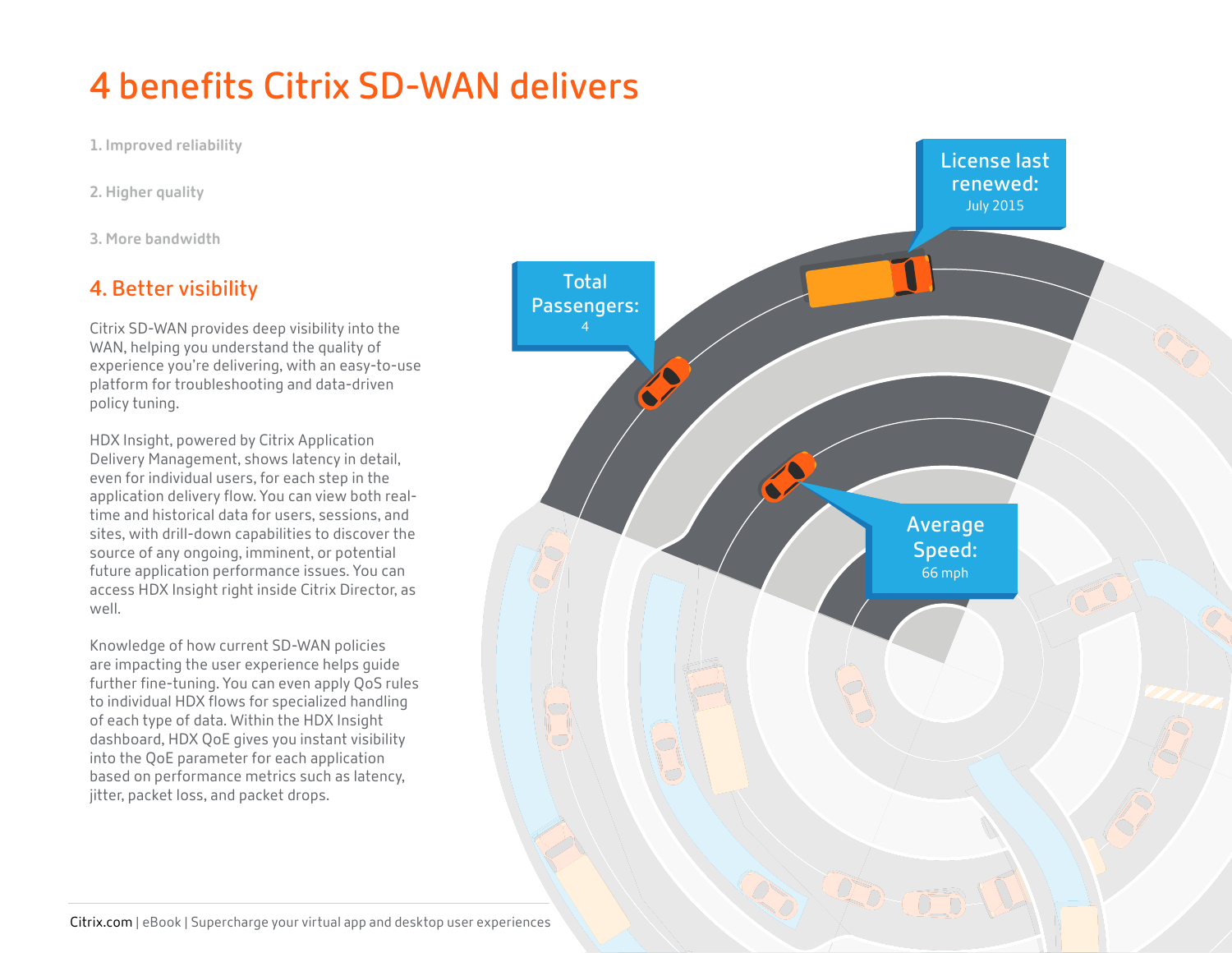## **But don't just take our word for it**

### **Rehab Management improves branch productivity and security while lowering costs**

Rehab Management provides return-to-work, injury management, ergonomics, and psychological services through a network of offices and field locations across Australia. With only 2M of bandwidth, the company's MPLS-based WAN was unable to deliver video content and virtualized applications. This raised concerns about user productivity and security as well as the prospect of rising IT costs.

Citrix SD-WAN allowed Rehab Management to eliminate its MPLS connections and make more effective use of the broadband already deployed at remote locations. The company now uses Citrix SD-WAN and Citrix Virtual Desktops to replicate its Windows environment to employee devices in remote areas throughout the country, improving the quality of services provided to patients and increasing workforce mobility and security.

### **Results**

- Increased bandwidth 10 times to support Citrix Virtual Desktops and video traffic
- Avoided the \$2,000-per-location monthly cost of an MPLS upgrade
- Reduced costs from \$500 per month per location to \$100 by switching to three asymmetric digital subscriber lines (ADSLs)
- Mitigated the performance risk by bonding three ADSL WAN links

*"Tackling the connectivity issue at its core means no office is at a disadvantage, with cost-effective tools that complement our existing IT infrastructure empowering employees to do their job remotely."* 

-Boris Kotevski National IT Manager, Rehab Management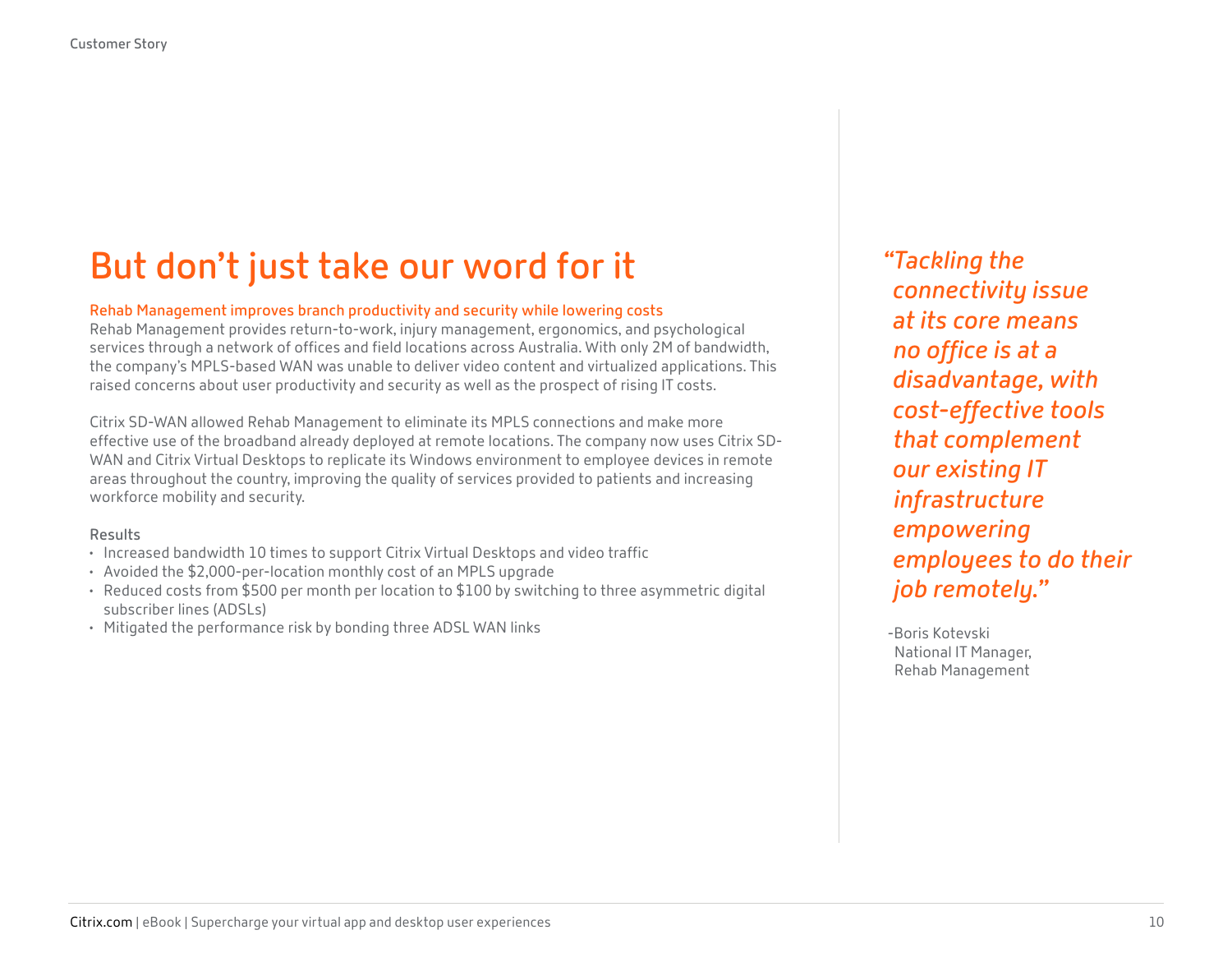### **For even more ways to deliver a great experience, explore Citrix Workspace**

**[Citrix Workspace](http://www.citrix.com/workspace//?src=pdf-EB-SuperChargeXAXD-042018&&utm_medium=pdf&utm_source=%252520pdf-EB-SuperChargeXAXD-042018)** gives you all the benefits of Citrix SD-WAN and more, so you can deliver secure, unified, and contextual digital workspaces with a great user experience from any device or location.

#### **Secure remote access**

- Consolidate remote access solutions, and provide single sign-on across all web, virtual, mobile, and SaaS apps
- Enable multi-factor authentication and end-toend monitoring across all application traffic
- Deliver the right apps to the right users at the right time with contextual access policies

### **Content collaboration**

- Enterprise-grade file sync and sharing services across all corporate and personal mobile devices, with total control for IT
- Access, sync, and securely share files from any device
- Offline access keeps productivity up, even when users are on the go
- Automate feedback and approval workflows to streamline your business and maximize productivity

#### **Analytics and insights**

- Use machine learning to detect and analyze threats based on user behavior
- Automate the aggregation of data across users, devices, networks, apps, and files
- Prevent data loss, uncover ransomware, detect noncompliant devices, and more

### **Unified endpoint management**

• Full access to mobile device management (MDM), mobile application management (MAM), mobile content management (MCM), secure network gateway, and enterprise-grade mobile productivity apps in one comprehensive solution